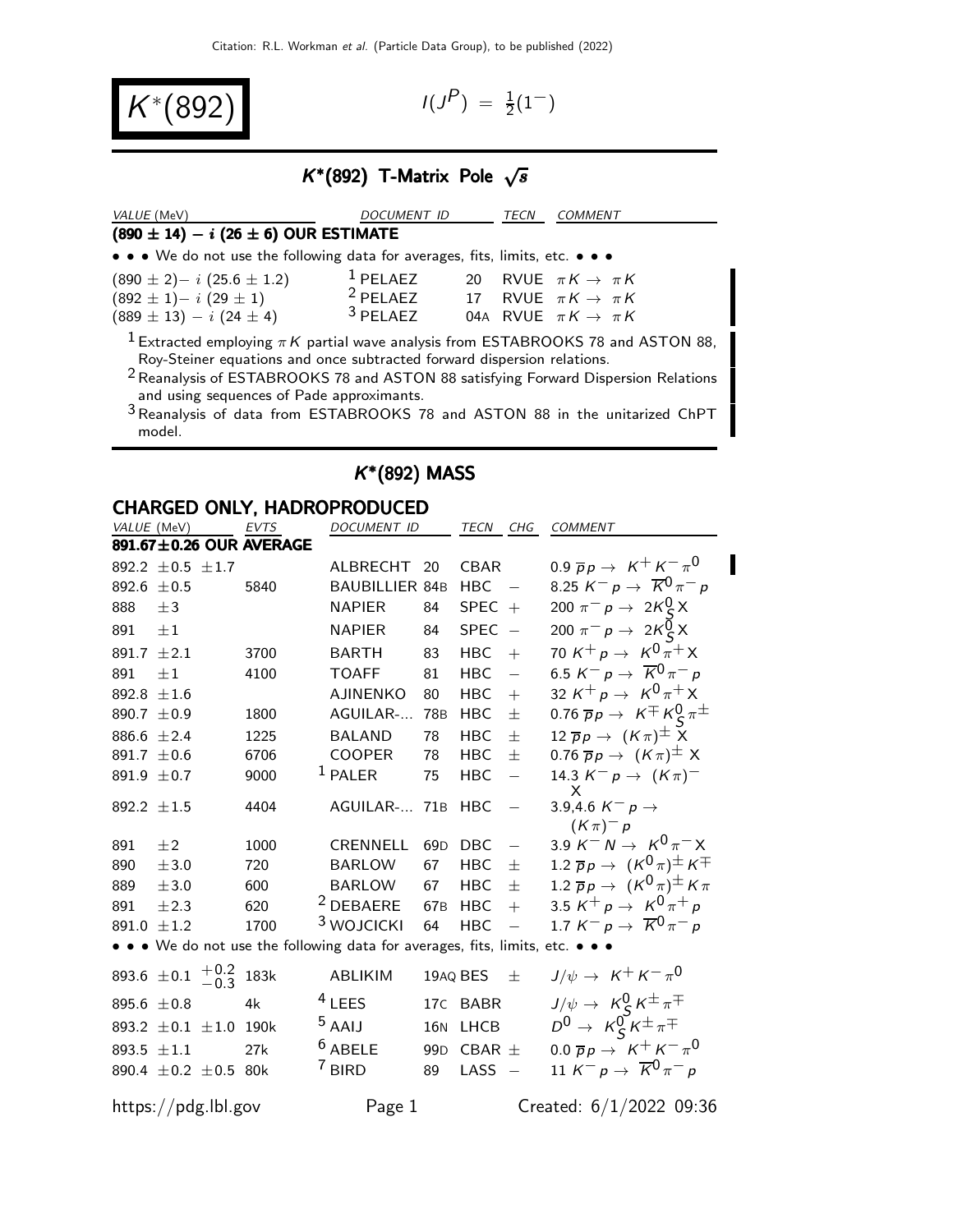| 890.0 $\pm 2.3$ | 800  | $2,3$ CLELAND 82 SPEC + |  | 30 K <sup>+</sup> p $\rightarrow$ K <sup>0</sup> <sub>S</sub> $\pi$ <sup>+</sup> p                  |
|-----------------|------|-------------------------|--|-----------------------------------------------------------------------------------------------------|
| 896.0 $\pm 1.1$ | 3200 | $2,3$ CLELAND 82 SPEC + |  | 50 K <sup>+</sup> p $\rightarrow$ K <sup>0</sup> <sub>C</sub> $\pi$ <sup>+</sup> p                  |
| 893 $\pm 1$     | 3600 | $2,3$ CLELAND 82 SPEC - |  | 50 K <sup>+</sup> p $\rightarrow$ K <sup>0</sup> <sub>S</sub> $\pi^-$ p                             |
| 896.0 $\pm 1.9$ | 380  | DELFOSSE 81 SPEC $+$    |  | 50 K <sup><math>\pm</math></sup> p $\rightarrow$ K <sup><math>\pm</math></sup> $\pi$ <sup>0</sup> p |
| 886.0 $\pm 2.3$ | 187  | DELFOSSE 81 SPEC -      |  | 50 K <sup><math>\pm</math></sup> p $\rightarrow$ K <sup><math>\pm</math></sup> $\pi$ <sup>0</sup> p |
| 894.2 $\pm 2.0$ | 765  | $2$ CLARK 73 HBC $-$    |  | 3.13 $K^- p \to \overline{K}^0 \pi^- p$                                                             |
| 894.3 $\pm 1.5$ | 1150 | $2,3$ CLARK 73 HBC $-$  |  | 3.3 $K^- p \to \overline{K}^0 \pi^- p$                                                              |
| 892.0 $\pm 2.6$ | 341  | $2$ SCHWEING68 HBC $-$  |  | 5.5 $K^- p \to \overline{K}^0 \pi^- p$                                                              |

1 Inclusive reaction. Complicated background and phase-space effects.

<sup>2</sup> Mass errors enlarged by us to  $\Gamma/\sqrt{N}$ . See note.

 $3$  Number of events in peak reevaluated by us.

<sup>4</sup> From a Dalitz plot analysis in an isobar model with charged and neutral  $K^*(892)$  masses and widths floating.

 $5$  Average of fit results with different parametrizations for the  $K\pi$  S-wave.

6 K-matrix pole.

7 From a partial wave amplitude analysis.

## CHARGED ONLY, PRODUCED IN  $\tau$  LEPTON DECAYS

| VALUE (MeV)      | EVTS | DOCUMENT ID                                                                   | TECN | <b>COMMENT</b>                                                          |
|------------------|------|-------------------------------------------------------------------------------|------|-------------------------------------------------------------------------|
| 895.47±0.20±0.74 | 53k  |                                                                               |      | <sup>1</sup> EPIFANOV 07 BELL $\tau^- \rightarrow K^0_S \pi^- \nu_\tau$ |
|                  |      | • • • We do not use the following data for averages, fits, limits, etc. • • • |      |                                                                         |
| 892.0 $\pm$ 0.5  |      | $2$ BOITO                                                                     |      | 10 RVUE $\tau^- \rightarrow K^0_S \pi^- \nu_\tau$                       |
| 892.0 $\pm$ 0.9  |      | $3,4$ BOITO                                                                   |      | 09 RVUE $\tau^- \rightarrow K_S^0 \pi^- \nu_\tau$                       |
| 895.3 $\pm$ 0.2  |      | $4,5$ JAMIN                                                                   |      | 08 RVUE $\tau^- \rightarrow K_S^0 \pi^- \nu_\tau$                       |
| 896.4 $\pm 0.9$  | 12k  | <sup>6</sup> BONVICINI                                                        |      | 02 CLEO $\tau^- \rightarrow K^- \pi^0 \nu_\tau$                         |
| $+2$<br>895      |      | <sup>7</sup> BARATE                                                           |      | 99R ALEP $\tau^- \rightarrow K^- \pi^0 \nu_\tau$                        |

 $\frac{1}{1}$ From a fit in the  $\kappa^*_0(700) + \kappa^*(892) + \kappa^*(1410)$  model.

 $^2$  From the pole position of the K  $\pi$  vector form factor using EPIFANOV 07 and constraints from  $K_{J3}$  decays in <code>ANTONELLI</code> 10.

 $3$  From the pole position of the  $K\pi$  vector form factor in the complex s-plane and using 4 EPIFANOV 07 data.<br><sup>4</sup> Systematic uncertainties not estimated.

5 Reanalysis of EPIFANOV 07 using resonance chiral theory.

 $6$  Calculated by us from the shift by 4.7  $\pm$  0.9 MeV (statistical uncertainty only) reported in BONVICINI 02 with respect to the world average value from PDG 00.

 $7$  With mass and width of the  $K^*(1410)$  fixed at 1412 MeV and 227 MeV, respectively.

#### NEUTRAL ONLY

| VALUE (MeV)                      | <b>EVTS</b> | <b>DOCUMENT ID</b>    |    | TECN | COMMENT                                                              |
|----------------------------------|-------------|-----------------------|----|------|----------------------------------------------------------------------|
| 895.55±0.20 OUR AVERAGE          |             |                       |    |      | Error includes scale factor of 1.7. See the ideogram below.          |
| 894.68 ± 0.25 ± 0.05             |             |                       |    |      | <sup>1</sup> ABLIKIM 16F BES3 $D^+ \rightarrow K^- \pi^+ e^+ \nu_e$  |
| 895.4 $\pm$ 0.2 $\pm$ 0.2        | 243k        |                       |    |      | <sup>2</sup> DEL-AMO-SA11 BABR $D^+ \rightarrow K^- \pi^+ e^+ \nu_e$ |
| 895.7 $\pm$ 0.2 $\pm$ 0.3        | 141k        |                       |    |      | <sup>3</sup> BONVICINI 08A CLEO $D^+ \rightarrow K^- \pi^+ \pi^+$    |
| 895.41 ± 0.32 $^{+0.35}_{-0.43}$ | 18k         | $4$ LINK              |    |      | 051 FOCS $D^+ \to K^- \pi^+ \mu^+ \nu_{\mu}$                         |
| $896 + 2$                        |             | <b>BARBERIS</b>       |    |      | 98E OMEG 450 $pp \rightarrow p_f p_s K^* \overline{K^*}$             |
| 895.9 $\pm$ 0.5 $\pm$ 0.2        |             | <b>ASTON</b>          | 88 |      | LASS 11 $K^- p \rightarrow K^- \pi^+ n$                              |
| $894.52 \pm 0.63$                | 25k         | <sup>5</sup> ATKINSON |    |      | 86 OMEG 20-70 $\gamma p$                                             |
| $894.63 \pm 0.76$                | 20k         | <sup>5</sup> ATKINSON |    |      | 86 OMEG 20-70 $\gamma p$                                             |
| 897 $+1$                         | 28k         | EVANGELIS             | 80 |      | OMEG 10 $\pi^ p \to K^+ \pi^- (\Lambda, \Sigma)$                     |
| https://pdg.lbl.gov              |             | Page 2                |    |      | Created: $6/1/2022$ 09:36                                            |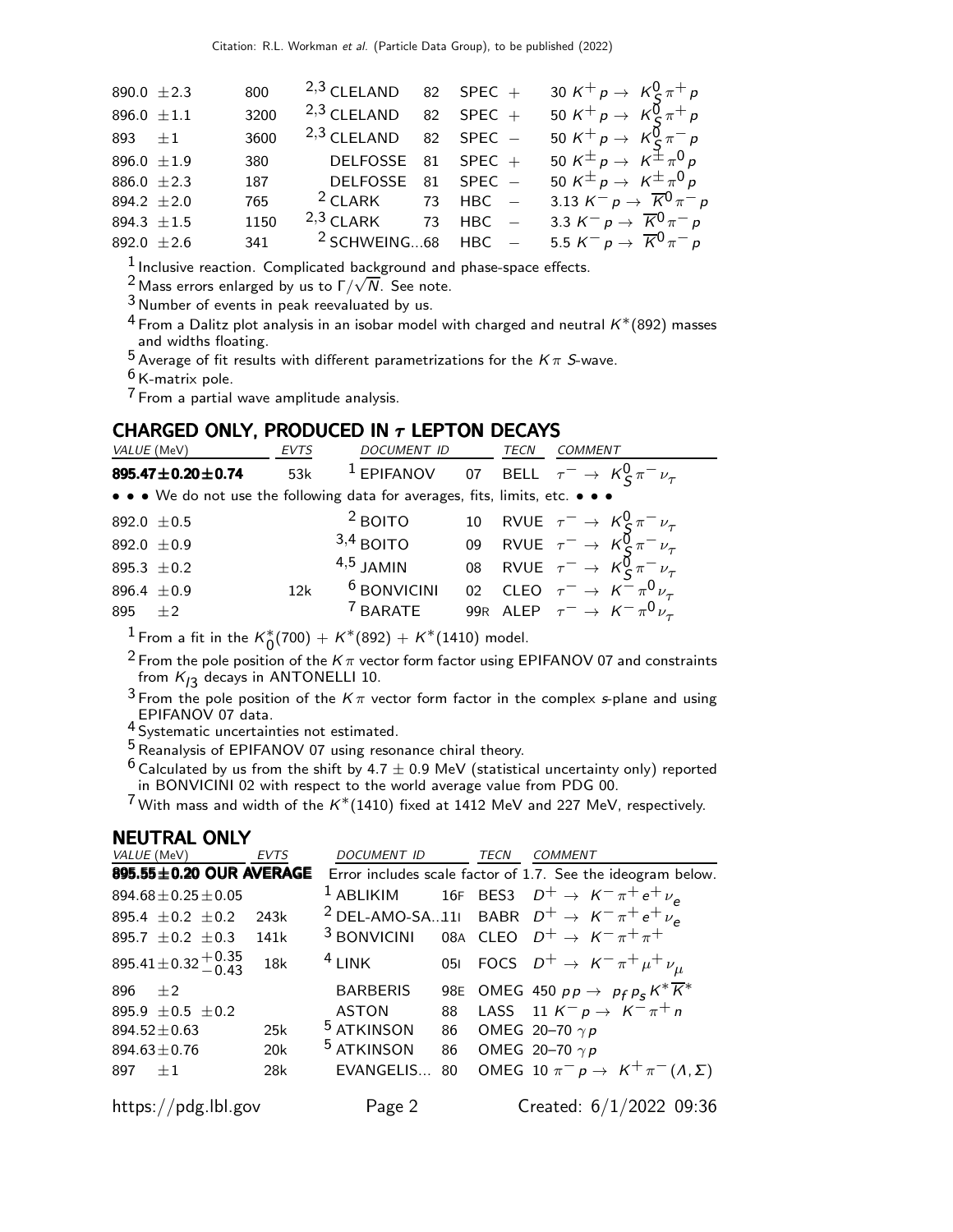898.4  $\pm$ 1.4 1180 AGUILAR-... 78B HBC 0.76  $\overline{p}p \rightarrow K^{\mp} K^0_S \pi^{\pm}$ 894.9  $\pm$ 1.6 WICKLUND 78 ASPK 3,4,6 K $\pm$  N  $\rightarrow$   $(K\pi)^0$  N 897.6 ±0.9 BOWLER 77 DBC 5.4 K<sup>+</sup> d → K<sup>+</sup>  $\pi^{-}$  p p 895.5 ±1.0 3600 MCCUBBIN 75 HBC 3.6 K<sup>-</sup> p → K<sup>-</sup>  $\pi^{+}$  n 895.5  $\pm$ 1.0 3600 MCCUBBIN 75 HBC 3.6 K<sup>-</sup> p → K<sup>-</sup>  $\pi$ <sup>+</sup> n<br>897.1  $\pm$ 0.7 22k <sup>5</sup> PALER 75 HBC 14.3 K<sup>-</sup> p → (K $\pi$ )<sup>0</sup>) 897.1  $\pm$ 0.7 22k <sup>5</sup> PALER 75 HBC 14.3 K<sup>-</sup> p → (K $\pi$ )<sup>0</sup> X 896.0 ±0.6 10k FOX 74 RVUE 2  $K^- p \rightarrow K^-\pi^+ n$ <br>896.0 ±0.6 FOX 74 RVUE 2  $K^+ n \rightarrow K^+\pi^- p$  $±0.6$  FOX 74 RVUE  $2 K^+ n \rightarrow K^+ \pi^- p$ <br> $±2$  6 MATISON 74 HBC  $12 K^+ p \rightarrow K^+ \pi^ \begin{array}{cc} 896 & \pm 2 \\ 896 & \pm 1 \end{array}$ MATISON 74 HBC 12  $K^+ p \rightarrow K^+ \pi^- \Delta$ <br>LEWIS 73 HBC 2.1–2.7  $K^+ p \rightarrow K \pi \pi$ 3186 LEWIS 73 HBC 2.1–2.7  $K^+ p \to K \pi \pi p$ <br>6 LINGLIN 73 HBC 2–13  $K^+ p \to K \pi \pi p$ 894.0  $\pm 1.3$ 2–13  $K^+$  p  $\rightarrow$  $K^+ \pi^- \pi^+ p$ 898.4  $\pm$ 1.3 1700 <sup>7</sup> BUCHNER 72 DBC 4.6 K<sup>+</sup> n → K<sup>+</sup>  $\pi$ <sup>-</sup> p<br>897.9  $\pm$ 1.1 2934 <sup>7</sup> AGUILAR-... 71B HBC 3.9.4.6 K<sup>-</sup> p → K<sup>-</sup>  $\pi$ 897.9  $\pm$ 1.1 2934 <sup>7</sup> AGUILAR-... 71B HBC 3.9,4.6 K<sup>-</sup> p → K<sup>--</sup>  $\pi$ <sup>+</sup> n<br>898.0  $\pm$ 0.7 5362 <sup>7</sup> AGUILAR-... 71B HBC 3.9,4.6 K<sup>--</sup> p → 3.9,4.6  $K^-$  p  $\rightarrow$  $K^-\pi^+\pi^-\rho$ 895  $\pm 1$  4300 <sup>8</sup> HABER 70 DBC 3 K<sup>−</sup> N → K<sup>−</sup> π<sup>+</sup> X<br>893.7  $\pm$  2.0 10k DAVIS 69 HBC 12 K<sup>+</sup> p → K<sup>+</sup> π<sup>−</sup> π 893.7  $\pm$ 2.0 10k DAVIS 69 HBC 12  $K^{+}p \rightarrow K^{+}\pi^{-}\pi^{+}p$ <br>894.7  $\pm$ 1.4 1040 <sup>7</sup> DAUBER 67B HBC 2.0  $K^{-}p \rightarrow K^{-}\pi^{+}\pi^{-}p$ 2.0  $K^- p \to K^- \pi^+ \pi^- p$ • • • We do not use the following data for averages, fits, limits, etc. • • •  $895.50 \pm 0.92 \pm 2.6$ <br>898.1  $\pm 1.0$  $9$  ADUSZKIEW...20A NA61 158 pp 898.1  $\pm$ 1.0 4k <sup>10</sup> LEES 17C BABR  $J/\psi \rightarrow K$   $K$   $K^{\pm}$   $\pi^{\mp}$  $895.53 \pm 0.17$  LEES  $13F$  BABR  $D^+ \to K^+ K^- \pi^+$ <br>  $894.9 \pm 0.5 \pm 0.7$  14.4k  $11$  MITCHELL 09A CLEO  $D^+ \to K^+ K^- \pi^+$  $894.9 \pm 0.5 \pm 0.7$  14.4k  $11$  MITCHELL 09A<br>  $896.2 \pm 0.3$  20k  $12$  AUBERT 07AL  $s^+$   $\rightarrow$   $K^+ K^- \pi^+$ 896.2  $\pm$  0.3 20k  $^{12}$  AUBERT 07AK BABR  $\frac{10.6}{K^{*0}}\frac{e^+}{K^{\pm}}\frac{e^-}{\pi^{\mp}}\gamma$ 900.7  $\pm 1.1$  5900 BARTH 83 HBC 70 K<sup>+</sup> p → K<sup>+</sup>  $\pi$ <sup>-</sup> X  $\frac{1}{2}$  Taking also into account the  $K^*_0(1430)^0$  and  $K^*_2(1430)^0$ . <sup>2</sup> Taking into account the  $K^*(892)^0$ , S-wave and P-wave  $(K^*(1410)^0)$ .

 $3$  From the isobar model with a complex pole for the  $\kappa$ .

 $4$  Fit to  $K\pi$  mass spectrum includes a non-resonant scalar component.

5 Inclusive reaction. Complicated background and phase-space effects.

<sup>6</sup> From pole extrapolation.

<sup>7</sup> Mass errors enlarged by us to  $\Gamma/\sqrt{N}$ . See note.

8 Number of events in peak reevaluated by us.

 $9$  For transverse momenta between 0.6 and 0.8 GeV/c and rapidity  $0 < y < 0.5$ .

 $^{10}$  From a Dalitz plot analysis in an isobar model with charged and neutral  $\mathsf{K}^{*}(892)$  masses and widths floating.

 $^{11}$  This value comes from a fit with  $\chi^2$  of 178/117.

12 Systematic uncertainties not estimated.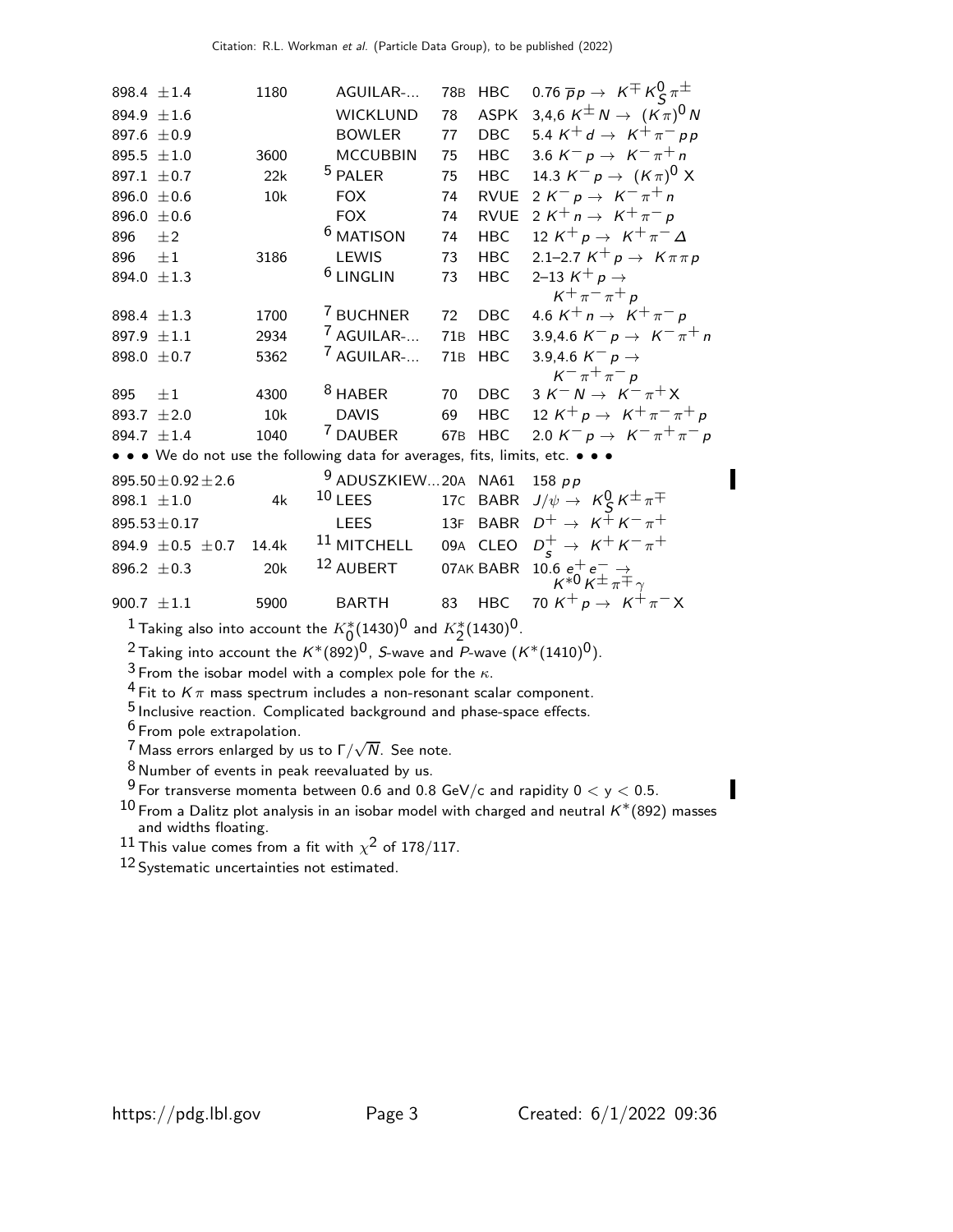

# $K^*(892)$  MASSES AND MASS DIFFERENCES

Unrealistically small errors have been reported by some experiments. We use simple "realistic" tests for the minimum errors on the determination of a mass and width from a sample of  $N$  events:

$$
\delta_{\min}(m) = \frac{\Gamma}{\sqrt{N}}, \quad \delta_{\min}(\Gamma) = 4\frac{\Gamma}{\sqrt{N}}.
$$
 (1)

We consistently increase unrealistic errors before averaging. For a detailed discussion, see the 1971 edition of this Note.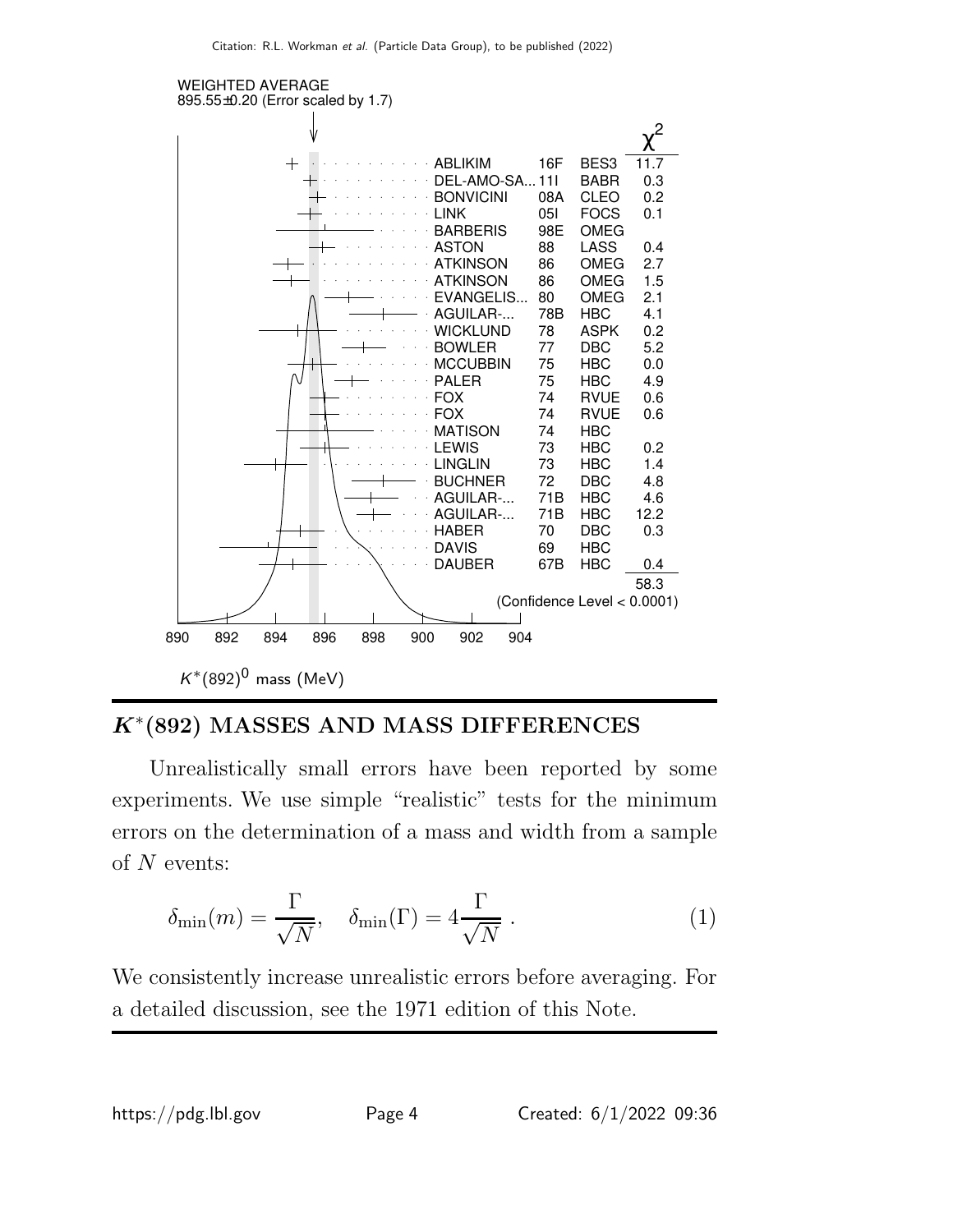$$
m_{K^*(892)^0} - m_{K^*(892)^{\pm}}
$$

| <i>VALUE</i> (MeV)        | EVTS | DOCUMENT ID TECN CHG COMMENT                    |  |                                                                                                 |
|---------------------------|------|-------------------------------------------------|--|-------------------------------------------------------------------------------------------------|
| $6.7 \pm 1.2$ OUR AVERAGE |      |                                                 |  |                                                                                                 |
| $7.7\pm1.7$               | 2980 |                                                 |  | AGUILAR- 78B HBC $\pm 0$ 0.76 $\overline{p}p \rightarrow K^{\mp} K_{\mathcal{S}}^{0} \pi^{\pm}$ |
| $5.7 \pm 1.7$             | 7338 | AGUILAR- 71B HBC $-0$ 3.9,4.6 $K^- p$           |  |                                                                                                 |
| $6.3 \pm 4.1$             |      | 283 $^1$ BARASH 67B HBC                         |  | $0.0 \overline{D}p$                                                                             |
|                           |      | $1$ Number of events in peak reevaluated by us. |  |                                                                                                 |

### K ∗ (892) RANGE PARAMETER

All from partial wave amplitude analyses.

| VALUE $(\text{GeV}^{-1})$ EVTS                                                |      | DOCUMENT ID TECN CHG COMMENT                                                            |  |                                                                                                                         |
|-------------------------------------------------------------------------------|------|-----------------------------------------------------------------------------------------|--|-------------------------------------------------------------------------------------------------------------------------|
| $2.1 \pm 0.5 \pm 0.5$                                                         | 243k |                                                                                         |  | <sup>1</sup> DEL-AMO-SA.11 BABR 0 $D^+ \rightarrow K^- \pi^+ e^+ \nu_e$                                                 |
|                                                                               |      |                                                                                         |  | 3.96 $\pm$ 0.54 $^{+1.31}_{-0.90}$ 18k <sup>2</sup> LINK 05I FOCS 0 $D^{+} \rightarrow K^{-} \pi^{+} \mu^{+} \nu_{\mu}$ |
| 3.4 $\pm$ 0.7                                                                 |      |                                                                                         |  | ASTON 88 LASS 0 11 $K^- p \rightarrow K^- \pi^+ n$                                                                      |
| • • • We do not use the following data for averages, fits, limits, etc. • • • |      |                                                                                         |  |                                                                                                                         |
| 12.1 $\pm$ 3.2 $\pm$ 3.0                                                      |      |                                                                                         |  | BIRD 89 LASS $-$ 11 $K^- p \rightarrow \overline{K}^0 \pi^- p$                                                          |
|                                                                               |      | <sup>1</sup> Taking into account the $K^*(892)^0$ , S-wave and P-wave $(K^*(1410)^0)$ . |  |                                                                                                                         |

<sup>2</sup> Fit to  $K\pi$  mass spectrum includes a non-resonant scalar component.

### K ∗ (892) WIDTH

## CHARGED ONLY, HADROPRODUCED

| VALUE (MeV)                 | <b>EVTS</b> | <b>DOCUMENT ID</b>                                                            |                 | TECN        | CHG                      | COMMENT                                                                                   |  |  |
|-----------------------------|-------------|-------------------------------------------------------------------------------|-----------------|-------------|--------------------------|-------------------------------------------------------------------------------------------|--|--|
| $51.4 \pm 0.8$ OUR FIT      |             |                                                                               |                 |             |                          |                                                                                           |  |  |
| $51.4 \pm 0.8$ OUR AVERAGE  |             |                                                                               |                 |             |                          |                                                                                           |  |  |
| $54.4 \pm 0.9 \pm 1.7$      |             | ALBRECHT                                                                      | 20              | <b>CBAR</b> |                          | 0.9 $\overline{p}p \rightarrow K^+ K^- \pi^0$                                             |  |  |
| 49 $\pm 2$                  | 5840        | <b>BAUBILLIER</b>                                                             | 84 <sub>B</sub> | <b>HBC</b>  | $\overline{\phantom{m}}$ | 8.25 $K^- p \to \overline{K}^0 \pi^- p$                                                   |  |  |
| 56 $\pm$ 4                  |             | <b>NAPIER</b>                                                                 | 84              | <b>SPEC</b> | $\equiv$                 | 200 $\pi^{-} p \to 2K_{S}^{0} X$                                                          |  |  |
| 51 $\pm 2$                  | 4100        | <b>TOAFF</b>                                                                  | 81              | <b>HBC</b>  | $\equiv$                 | 6.5 $K^- p \to \overline{K}^0 \bar{\pi}^- p$                                              |  |  |
| $50.5 \pm 5.6$              |             | <b>AJINENKO</b>                                                               | 80              | <b>HBC</b>  | $+$                      | 32 $K^+ p \to K^0 \pi^+ X$                                                                |  |  |
| $45.8 \pm 3.6$              | 1800        | AGUILAR-                                                                      | 78B             | <b>HBC</b>  | $\pm$                    | 0.76 $\overline{p}p \rightarrow K \pm K \frac{0}{5} \pi^{\pm}$                            |  |  |
| $52.0 \pm 2.5$              | 6706        | $1$ COOPER                                                                    | 78              | <b>HBC</b>  | $\pm$                    | $0.76 \overline{p}p \rightarrow (K\pi)^{\pm} X$                                           |  |  |
| $52.1 \pm 2.2$              | 9000        | <sup>2</sup> PALER                                                            | 75              | <b>HBC</b>  | $\overline{\phantom{0}}$ | 14.3 $K^- p \to (K \pi)^- X$                                                              |  |  |
| $46.3 \pm 6.7$              | 765         | $1$ CLARK                                                                     | 73              | <b>HBC</b>  | $\frac{1}{2}$            | 3.13 $K^- p \to \overline{K}^0 \pi^- p$                                                   |  |  |
| $48.2 \pm 5.7$              | 1150        | $1,3$ CLARK                                                                   | 73              | HBC         | $\frac{1}{2}$            | 3.3 $K^- p \to \overline{K}^0 \pi^- p$                                                    |  |  |
| $54.3 \pm 3.3$              | 4404        | $^1$ AGUILAR-                                                                 | 71 <sub>B</sub> | <b>HBC</b>  | $\frac{1}{2}$            | 3.9,4.6 $K^- p \rightarrow$                                                               |  |  |
|                             |             |                                                                               |                 |             |                          | $(K \pi)^{-} p$                                                                           |  |  |
| 46 $\pm$ 5                  | 1700        | $1,3$ WOJCICKI                                                                | 64              | <b>HBC</b>  |                          | 1.7 $K^- p \rightarrow \overline{K}^0 \pi^- p$                                            |  |  |
|                             |             | • • • We do not use the following data for averages, fits, limits, etc. • • • |                 |             |                          |                                                                                           |  |  |
| 46.7 ± 0.2 $^{+0.1}_{-0.2}$ | 183k        | ABLIKIM                                                                       |                 | 19AQ BES    | $\pm$                    | $J/\psi \rightarrow K^+ K^- \pi^0$                                                        |  |  |
| $43.6 \pm 1.3$              | 4k          | $4$ LEES                                                                      |                 | 17C BABR    |                          |                                                                                           |  |  |
| $47.2 \pm 0.3 \pm 2.3$ 190k |             | <sup>5</sup> AAIJ                                                             |                 | 16N LHCB    |                          | $J/\psi \rightarrow K_S^0 K^{\pm} \pi^{\mp}$<br>$D^0 \rightarrow K_S^0 K^{\pm} \pi^{\mp}$ |  |  |
| $54.8 \pm 1.7$              | 27k         | $6$ ABELE                                                                     |                 | 99D CBAR    | $\pm$                    | $0.0 \overline{p}p \rightarrow K^+ K^- \pi^0$                                             |  |  |
| $45.2 \pm 1 \pm 2$          | 80k         | <sup>7</sup> BIRD                                                             | 89              | LASS        |                          | 11 K <sup>-</sup> p $\rightarrow \overline{K}^0 \pi^- p$                                  |  |  |
| https://pdg.lbl.gov         |             | Page 5                                                                        |                 |             |                          | Created: $6/1/2022$ 09:36                                                                 |  |  |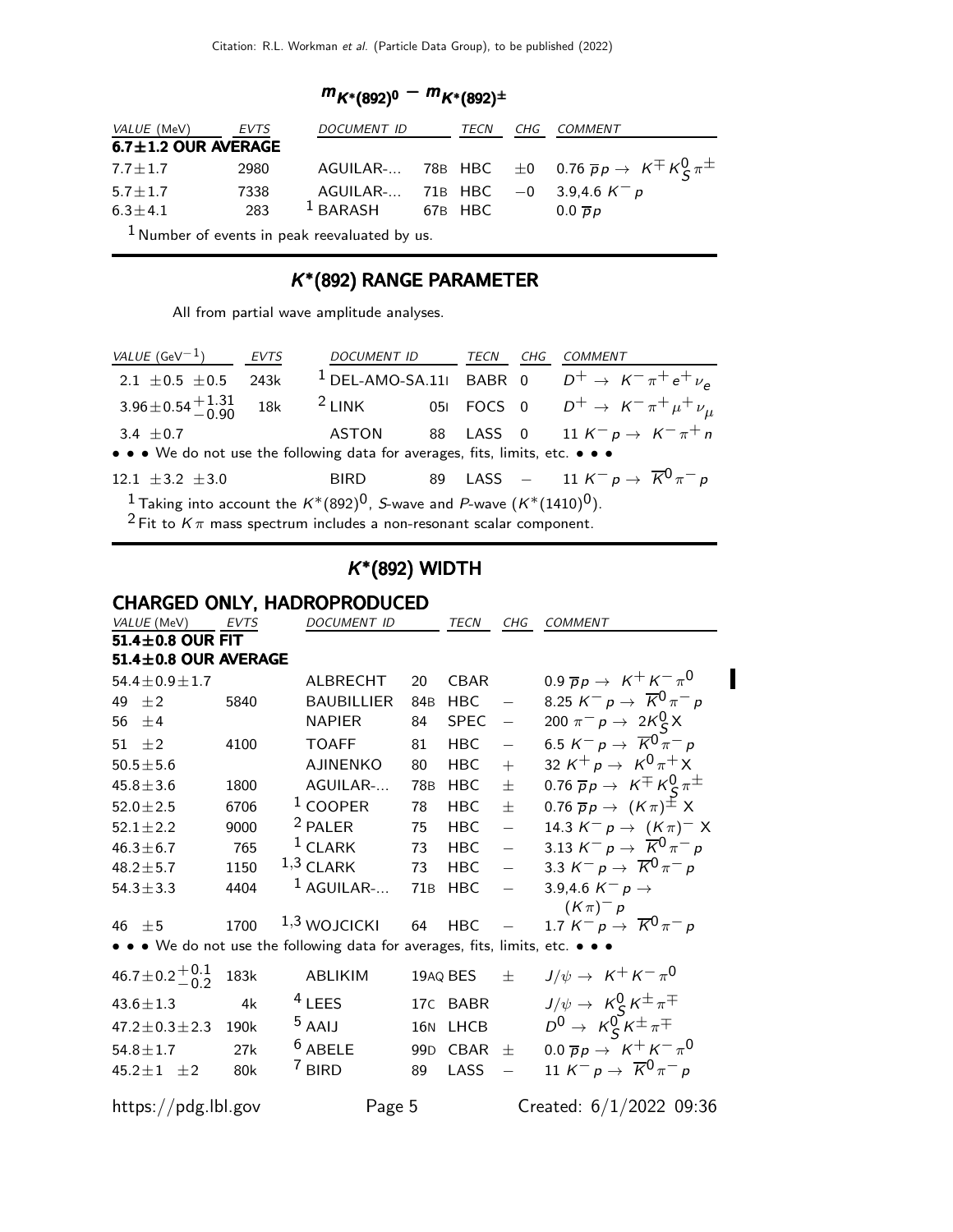| 70 K <sup>+</sup> p $\rightarrow$ K <sup>0</sup> $\pi$ <sup>+</sup> X                               |
|-----------------------------------------------------------------------------------------------------|
| 30 K <sup>+</sup> p $\rightarrow$ K <sup>0</sup> <sub>S</sub> $\pi$ <sup>+</sup> p                  |
| 50 K <sup>+</sup> p $\rightarrow$ K <sup>0</sup> <sub>S</sub> $\pi$ <sup>+</sup> p                  |
| 50 K <sup>+</sup> p $\rightarrow$ K <sup>0</sup> <sub>S</sub> $\pi^-$ p                             |
| 50 $K^{\pm} p \rightarrow K^{\pm} \pi^0 p$                                                          |
| 50 K <sup><math>\pm</math></sup> p $\rightarrow$ K <sup><math>\pm</math></sup> $\pi$ <sup>0</sup> p |
|                                                                                                     |

 $\frac{1}{2}$  Width errors enlarged by us to 4  $\times$  Γ/ $\sqrt{N}$ ; see note.

2 Inclusive reaction. Complicated background and phase-space effects.

 $3$  Number of events in peak reevaluated by us.

- <sup>4</sup> From a Dalitz plot analysis in an isobar model with charged and neutral  $K^*(892)$  masses and widths floating.
- 5 Average of fit results with different parametrizations for the  $K\pi$  S-wave.
- $6$  K-matrix pole.
- 7 From a partial wave amplitude analysis.

#### CHARGED ONLY, PRODUCED IN  $\tau$  LEPTON DECAYS

| VALUE (MeV)                                                                   | <b>EVTS</b> | <b>DOCUMENT ID</b> | TECN | COMMENT                                                                 |
|-------------------------------------------------------------------------------|-------------|--------------------|------|-------------------------------------------------------------------------|
| $46.2 \pm 0.6 \pm 1.2$                                                        | 53k         |                    |      | <sup>1</sup> EPIFANOV 07 BELL $\tau^- \rightarrow K_S^0 \pi^- \nu_\tau$ |
| • • • We do not use the following data for averages, fits, limits, etc. • • • |             |                    |      |                                                                         |
| $46.5 \pm 1.1$                                                                |             | <sup>2</sup> BOITO |      | 10 RVUE $\tau^- \rightarrow K^0_S \pi^- \nu_\tau$                       |
| $46.2 \pm 0.4$                                                                |             | $3,4$ BOITO        |      | 09 RVUE $\tau^- \rightarrow K_S^0 \pi^- \nu_\tau$                       |
| $47.5 \pm 0.4$                                                                |             | $4,5$ JAMIN        |      | 08 RVUE $\tau^- \rightarrow K^0_S \pi^- \nu_\tau$                       |
| 55 $\pm$ 8                                                                    |             | $6$ BARATE         |      | 99R ALEP $\tau^ \rightarrow$ $K^ \pi^0$ $\nu_{\tau}$                    |

 $\frac{1}{1}$ From a fit in the  $\kappa^*_0(700) + \kappa^*(892) + \kappa^*(1410)$  model.

 $^2$  From the pole position of the K  $\pi$  vector form factor using EPIFANOV 07 and constraints from  $K_{/3}$  decays in <code>ANTONELLI</code> 10.

 $^3$  From the pole position of the  $K\pi$  vector form factor in the complex s-plane and using EPIFANOV 07 data. 4 Systematic uncertainties not estimated.

 $5$  Reanalysis of EPIFANOV 07 using resonance chiral theory.

 $6$  With mass and width of the  $K^*(1410)$  fixed at 1412 MeV and 227 MeV, respectively.

#### NEUTRAL ONLY

|  | VALUE (MeV)              |                                                              | <b>EVTS</b>      | <b>DOCUMENT ID</b>                                         |    | <b>TECN</b> | <b>COMMENT</b>                                                                    |
|--|--------------------------|--------------------------------------------------------------|------------------|------------------------------------------------------------|----|-------------|-----------------------------------------------------------------------------------|
|  |                          |                                                              |                  | 47.3 $\pm$ 0.5 OUR FIT Error includes scale factor of 1.9. |    |             |                                                                                   |
|  |                          |                                                              |                  |                                                            |    |             | 47.3 ±0.5 OUR AVERAGE Error includes scale factor of 2.0. See the ideogram below. |
|  |                          | $46.53 \pm 0.56 \pm 0.31$                                    |                  |                                                            |    |             | <sup>1</sup> ABLIKIM 16F BES3 $D^+ \rightarrow K^- \pi^+ e^+ \nu_e$               |
|  |                          | 46.5 $\pm$ 0.3 $\pm$ 0.2                                     | 243k             |                                                            |    |             | <sup>2</sup> DEL-AMO-SA11 BABR $D^+ \rightarrow K^- \pi^+ e^+ \nu_e$              |
|  | 45.3 $\pm$ 0.5 $\pm$ 0.6 |                                                              | 141 <sub>k</sub> |                                                            |    |             | <sup>3</sup> BONVICINI 08A CLEO $D^+ \rightarrow K^- \pi^+ \pi^+$                 |
|  |                          | $47.79 \pm 0.86 \begin{array}{c} +1.32 \\ -1.06 \end{array}$ | 18k              | $4$ LINK                                                   |    |             | 051 FOCS $D^+ \to K^- \pi^+ \mu^+ \nu_\mu$                                        |
|  | 54 $\pm$ 3               |                                                              |                  | <b>BARBERIS</b>                                            |    |             | 98E OMEG 450 $pp \rightarrow p_f p_s K^* \overline{K^*}$                          |
|  | 50.8 $\pm$ 0.8 $\pm$ 0.9 |                                                              |                  | <b>ASTON</b>                                               |    |             | 88 LASS 11 $K^- p \to K^- \pi^+ n$                                                |
|  | 46.5 $\pm$ 4.3           |                                                              | 5900             | <b>BARTH</b>                                               |    |             | 83 HBC 70 $K^+ p \to K^+ \pi^- X$                                                 |
|  | $54 + 2$                 |                                                              | 28k              | EVANGELIS                                                  | 80 |             | OMEG 10 $\pi^- p \to K^+ \pi^- (\Lambda, \Sigma)$                                 |
|  | 45.9 $\pm$ 4.8           |                                                              | 1180             | AGUILAR-                                                   |    |             | 78B HBC 0.76 $\overline{p}p \rightarrow K^{\pm} K^0_S \pi^{\pm}$                  |
|  | 51.2 $\pm$ 1.7           |                                                              |                  | <b>WICKLUND</b>                                            |    |             | 78 ASPK 3,4,6 $K^{\pm}N \to (K\pi)^0 N$                                           |
|  | 48.9 $\pm 2.5$           |                                                              |                  | BOWLER                                                     |    |             | 77 DBC 5.4 $K^+d \to K^+\pi^-p\rho$                                               |
|  |                          |                                                              |                  |                                                            |    |             |                                                                                   |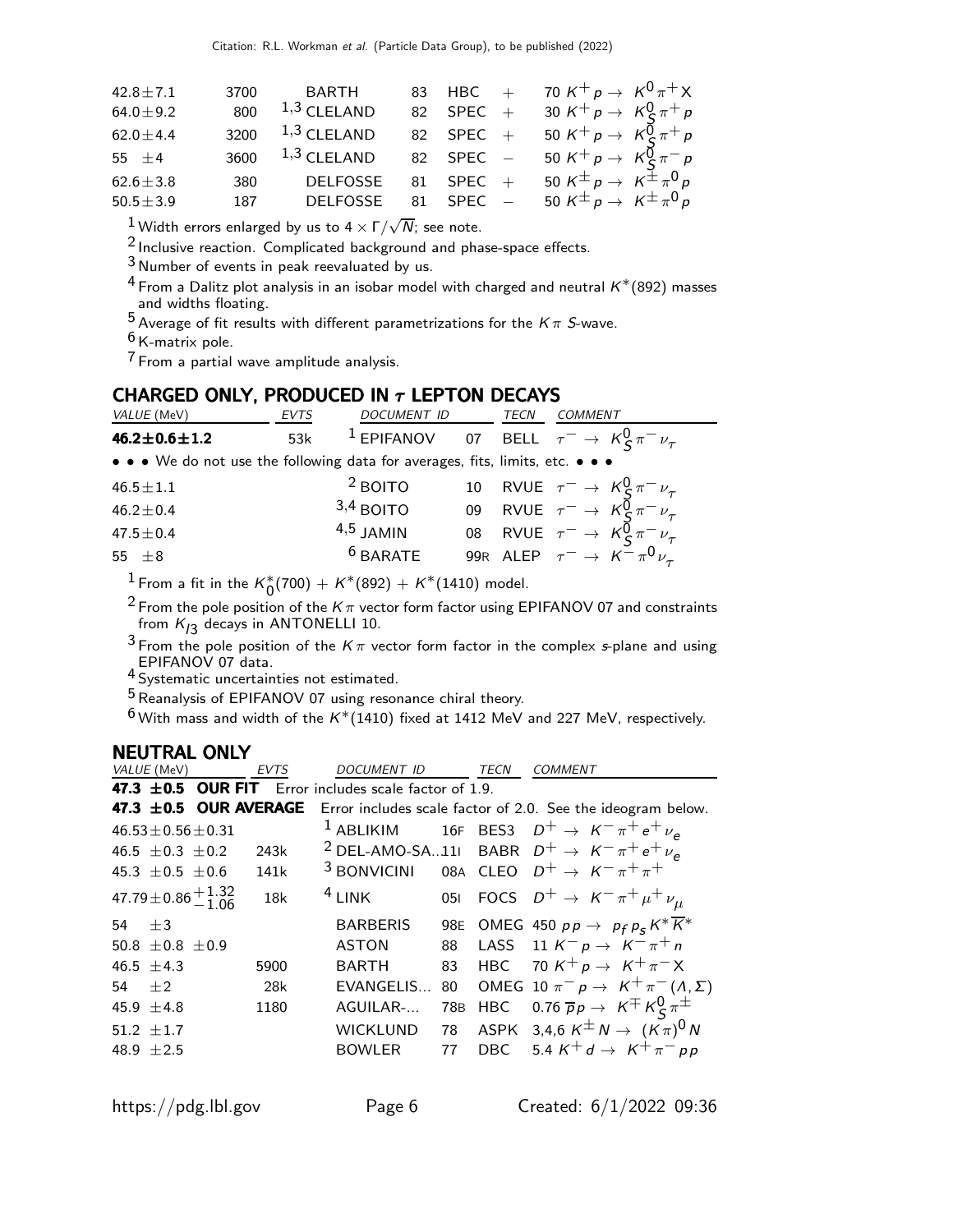| 48   | $\frac{+3}{-2}$                                  | 3600  | <b>MCCUBBIN</b>                                                               | 75  | HBC        | 3.6 K <sup>-</sup> p $\rightarrow$ K <sup>-</sup> $\pi$ <sup>+</sup> n     |
|------|--------------------------------------------------|-------|-------------------------------------------------------------------------------|-----|------------|----------------------------------------------------------------------------|
| 50.6 | ±2.5                                             | 22k   | <sup>5</sup> PALER                                                            | 75  | HBC        | 14.3 $K^- p \to (K \pi)^0 X$                                               |
| 47   | $\pm 2$                                          | 10k   | <b>FOX</b>                                                                    | 74  |            | RVUE $2 K^- p \rightarrow K^- \pi^+ n$                                     |
| 51   | $\pm 2$                                          |       | <b>FOX</b>                                                                    | 74  | RVUE       | 2 K <sup>+</sup> n $\rightarrow$ K <sup>+</sup> $\pi$ <sup>-</sup> p       |
|      | 46.0 $\pm$ 3.3                                   | 3186  | <sup>6</sup> LEWIS                                                            | 73  | <b>HBC</b> | 2.1–2.7 $K^+ p \to K \pi \pi p$                                            |
|      | 51.4 $\pm$ 5.0                                   | 1700  | <sup>6</sup> BUCHNER                                                          | 72  | DBC        | 4.6 K <sup>+</sup> n $\rightarrow$ K <sup>+</sup> $\pi$ <sup>-</sup> p     |
|      | $55.8 \begin{array}{c} +4.2 \\ -3.4 \end{array}$ | 2934  | $6$ AGUILAR-                                                                  | 71B | <b>HBC</b> | 3.9,4.6 K <sup>-</sup> p $\rightarrow$ K <sup>-</sup> $\pi$ <sup>+</sup> n |
|      | 48.5 $\pm 2.7$                                   | 5362  | AGUILAR-                                                                      |     | 71B HBC    | 3.9,4.6 K <sup>-</sup> p $\rightarrow$                                     |
|      |                                                  |       |                                                                               |     |            | $K^{-} \pi^{+} \pi^{-} p$                                                  |
|      | 54.0 $\pm$ 3.3                                   | 4300  | $6,7$ HABER                                                                   | 70  | DBC        | $3 K^- N \rightarrow K^- \pi^+ X$                                          |
|      | 53.2 $\pm 2.1$                                   | 10k   | <sup>6</sup> DAVIS                                                            | 69  |            | HBC 12 $K^+ p \to K^+ \pi^- \pi^+ p$                                       |
| 44   | ±5.5                                             | 1040  | <sup>6</sup> DAUBER                                                           |     | 67B HBC    | 2.0 $K^- p \to K^- \pi^+ \pi^- p$                                          |
|      |                                                  |       | • • • We do not use the following data for averages, fits, limits, etc. • • • |     |            |                                                                            |
|      | 48.8 $\pm 1.8$ $\pm 2.0$                         |       | 8 ADUSZKIEW20A NA61                                                           |     |            | 158 $pp$                                                                   |
|      | 52.6 $\pm$ 1.7                                   | 4k    | $9$ LEES                                                                      |     |            | 17C BABR $J/\psi \rightarrow K^0_S K^{\pm} \pi^{\mp}$                      |
|      | $44.90 \pm 0.30$                                 |       | LEES                                                                          |     |            | 13F BABR $D^+ \rightarrow K^+ K^- \pi^+$                                   |
|      | 45.7 $\pm 1.1$ $\pm 0.5$                         | 14.4k | <sup>10</sup> MITCHELL                                                        |     | 09A CLEO   | $D_s^+ \rightarrow K^+ K^- \pi^+$                                          |
|      | 50.6 $\pm$ 0.9                                   | 20k   | <sup>11</sup> AUBERT                                                          |     | 07AK BABR  | 10.6 $e^+e^- \rightarrow K^{*0}K^{\pm} \pi^{\mp} \gamma$                   |

 $\frac{1}{1}$  Taking also into account the  $K^*_0(1430)^0$  and  $K^*_2(1430)^0$ .

<sup>2</sup> Taking into account the  $K^*(892)^0$ , S-wave and P-wave  $(K^*(1410)^0)$ .

 $3$  From the isobar model with a complex pole for the  $\kappa$ .

<sup>4</sup> Fit to  $K\pi$  mass spectrum includes a non-resonant scalar component.

5 Inclusive reaction. Complicated background and phase-space effects.

<sup>6</sup> Width errors enlarged by us to 4  $\times$   $\sqrt[r]{N}$ ; see note.

7 Number of events in peak reevaluated by us.

 $8$  For transverse momenta between 0.6 and 0.8 GeV/c and rapidity  $0 < y < 0.5$ .

 $9$  From a Dalitz plot analysis in an isobar model with charged and neutral  $K^*(892)$  masses and widths floating.

 $^{10}$  This value comes from a fit with  $\chi^2$  of 178/117.

11 Systematic uncertainties not estimated.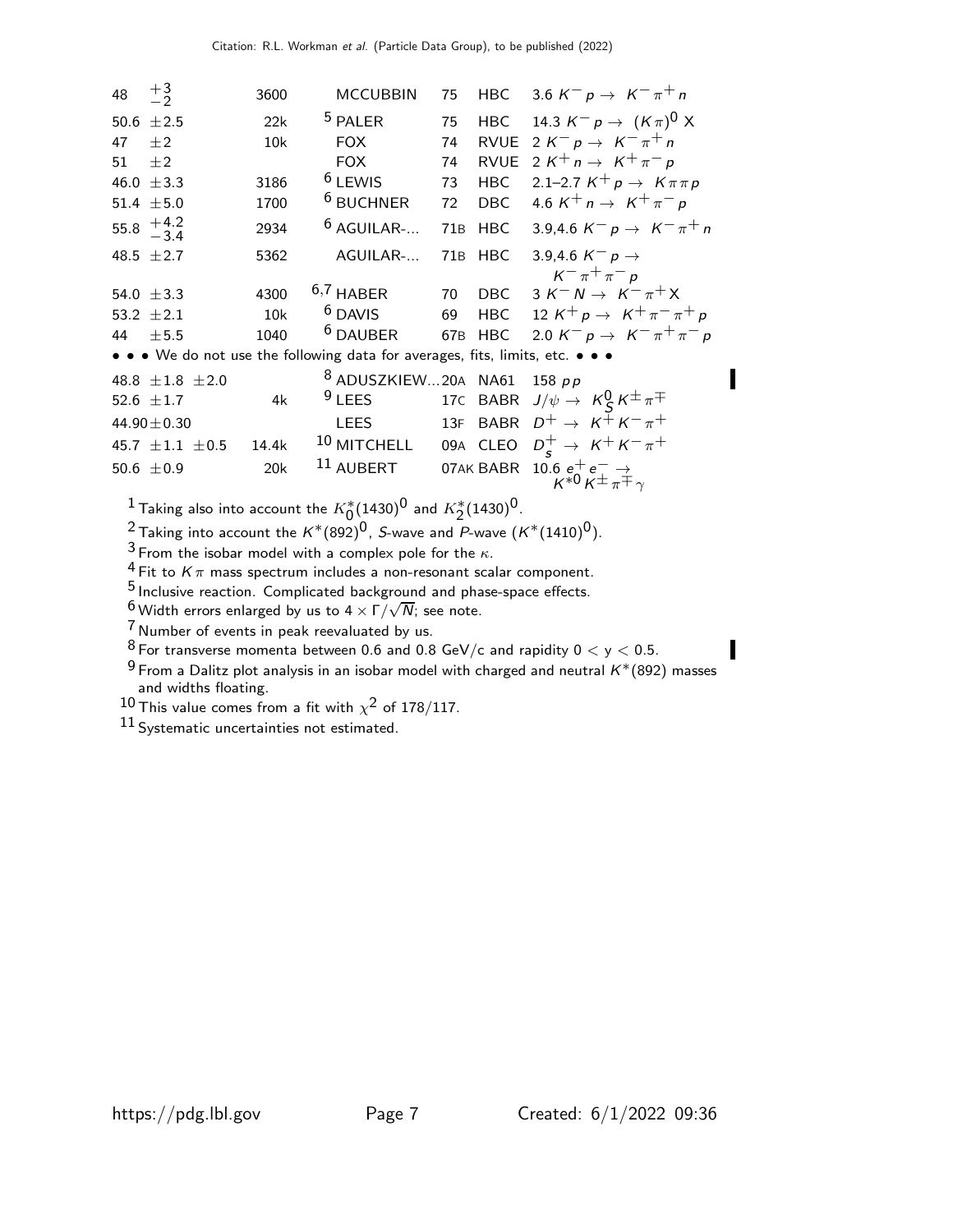

NEUTRAL ONLY (MeV)

## K ∗ (892) DECAY MODES

| Mode                                                                         | Fraction $(\Gamma_i/\Gamma)$     | Confidence level           |
|------------------------------------------------------------------------------|----------------------------------|----------------------------|
| $\Gamma_1$ $K\pi$                                                            | $\sim 100$                       | %                          |
| $\Gamma_2$ $(K \pi)^{\pm}$                                                   | $(99.902 \pm 0.009)$ %           |                            |
| $\begin{array}{cc} \Gamma_3 & (K\pi)^0 \\ \Gamma_4 & K^0 \gamma \end{array}$ | $(99.754 \pm 0.021)\%$           |                            |
|                                                                              | $(2.46 \pm 0.21) \times 10^{-3}$ |                            |
| $\Gamma_5$ $K^{\pm}$ $\gamma$                                                | $(9.8 \pm 0.9) \times 10^{-4}$   |                            |
| $\Gamma_6$ $K \pi \pi$                                                       | $\langle 7 \rangle$              | $\times$ 10 $^{-4}$<br>95% |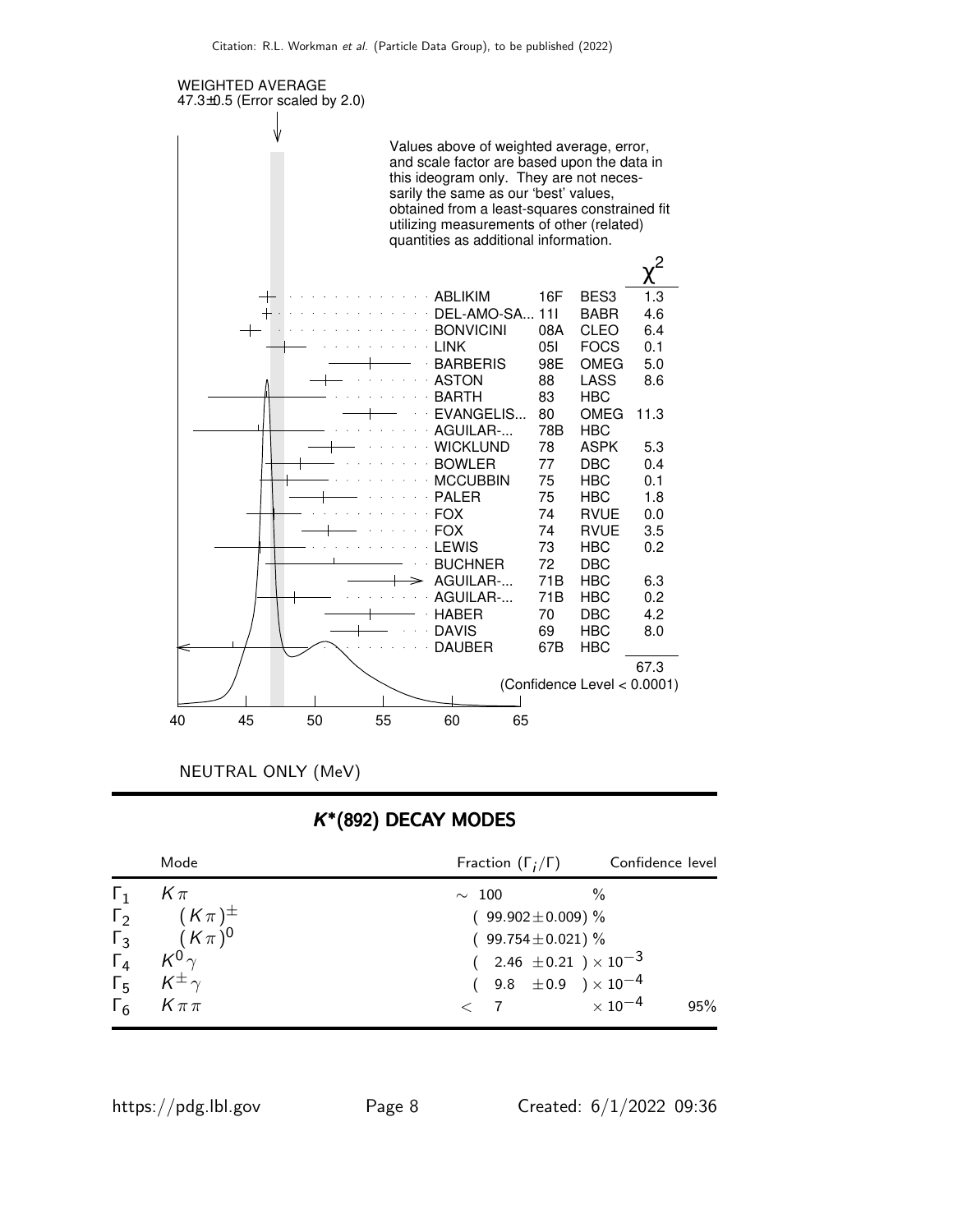#### CONSTRAINED FIT INFORMATION

An overall fit to the total width and a partial width uses 14 measurements and one constraint to determine 3 parameters. The overall fit has a  $\chi^2=10.7$  for 12 degrees of freedom.

The following off-diagonal array elements are the correlation coefficients  $\left<\delta p_i\delta p_j\right>$ /( $\delta p_i\!\cdot\!\delta p_j$ ), in percent, from the fit to parameters  $p_i$ , including the branching fractions,  $x_i \equiv \Gamma_i/\Gamma_{\rm total}$ . The fit constrains the  $x_i$  whose labels appear in this array to sum to one.

$$
\begin{array}{c|cc}\nx_5 & -100 \\
\hline\n\Gamma & 17 & -17 \\
\hline\nx_2 & x_5\n\end{array}
$$

| Mode                                                     | Rate (MeV)                          |
|----------------------------------------------------------|-------------------------------------|
| $\Gamma_2$ $(K\pi)^{\pm}$<br>$\Gamma_5$ $K^{\pm} \gamma$ | 51.4 $\pm 0.8$<br>$0.050 \pm 0.005$ |

#### CONSTRAINED FIT INFORMATION

An overall fit to the total width and a partial width uses 23 measurements and one constraint to determine 3 parameters. The overall fit has a  $\chi^2 =$  68.4 for 21 degrees of freedom.

The following off-diagonal array elements are the correlation coefficients  $\left<\delta p_i\delta p_j\right>$ /( $\delta p_i\!\cdot\!\delta p_j$ ), in percent, from the fit to parameters  $p_i$ , including the branching fractions,  $x_i \equiv \Gamma_i/\Gamma_{\rm total}$ . The fit constrains the  $x_i$  whose labels appear in this array to sum to one.

| $x_4$ | $-100$ |    |
|-------|--------|----|
|       | 12     | 12 |
|       | Xз     | X4 |

|                                     | Mode        | Rate (MeV)            | Scale factor |
|-------------------------------------|-------------|-----------------------|--------------|
| $\Gamma_3$<br>$\overline{\Gamma}_4$ | $(K \pi)^0$ | 47.2 $\pm 0.5$        | 1.9          |
|                                     | $K^0$       | $0.117 \!\pm\! 0.010$ |              |

### K ∗ (892) PARTIAL WIDTHS

| $\Gamma(K^0\gamma)$ |         |             |      |     | l 4                                                     |
|---------------------|---------|-------------|------|-----|---------------------------------------------------------|
| <i>VALUE</i> (keV)  | EVTS    | DOCUMENT ID | TECN | CHG | <i>COMMENT</i>                                          |
| 116 $\pm 10$        | OUR FIT |             |      |     |                                                         |
| $116.5 \pm 9.9$     | 584     |             |      |     | CARLSMITH 86 SPEC 0 $K_I^0 A \rightarrow K_S^0 \pi^0 A$ |

| https://pdg.lbl.gov |  |  |
|---------------------|--|--|
|---------------------|--|--|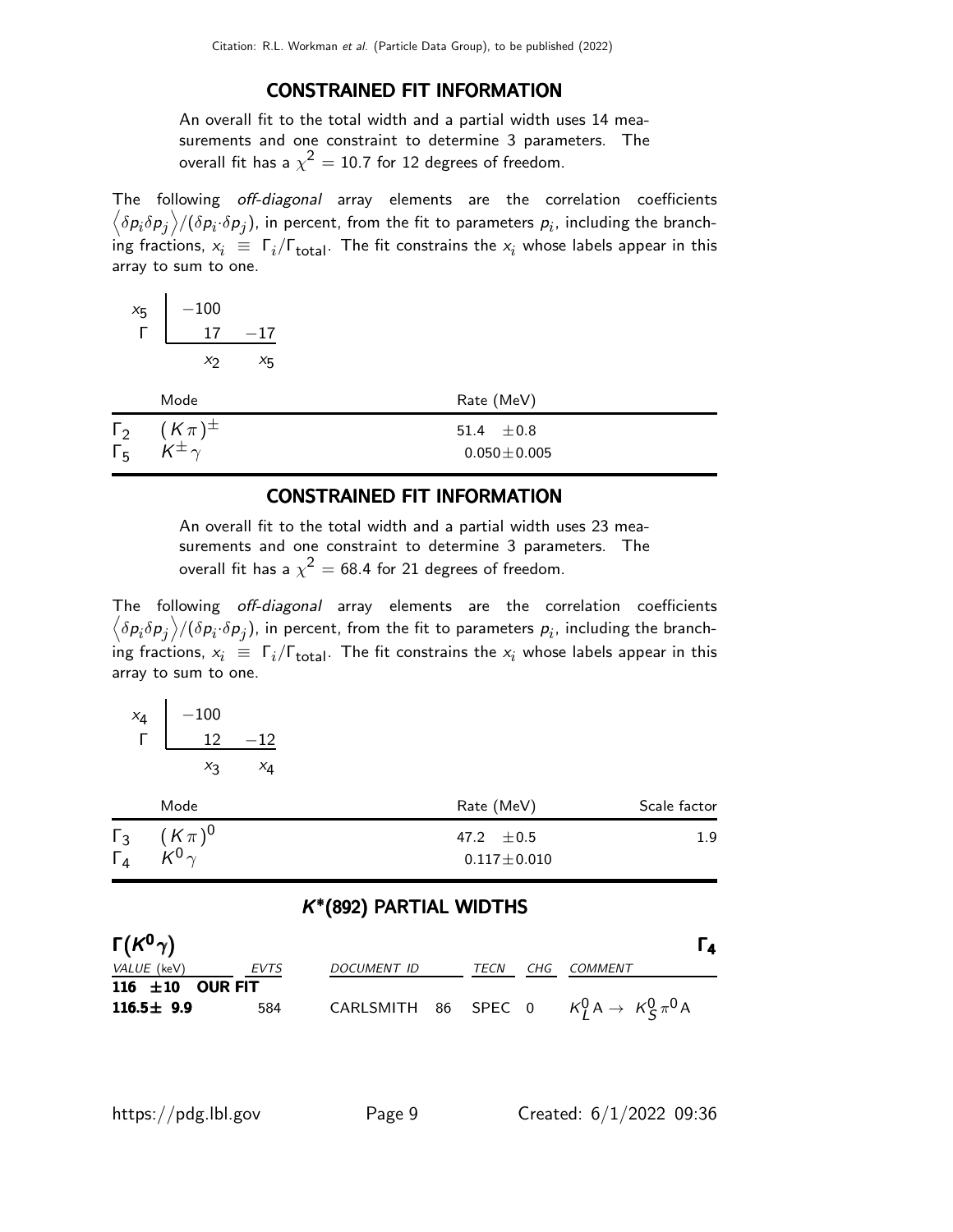| $\Gamma(K^{\pm}\gamma)$<br>VALUE (keV)<br>$50\pm 5$ OUR FIT<br>50± 5 OUR AVERAGE<br>$48 \pm 11$        | DOCUMENT ID<br><b>BERG</b>            |    |      | TECN CHG COMMENT                                    |                | 83 SPEC $-$ 156 K <sup>-</sup> A $\rightarrow$ $\overline{K}\pi$ A | Г5                  |
|--------------------------------------------------------------------------------------------------------|---------------------------------------|----|------|-----------------------------------------------------|----------------|--------------------------------------------------------------------|---------------------|
| $51 \pm 5$                                                                                             | <b>CHANDLEE</b>                       | 83 |      |                                                     |                | SPEC + 200 $K^+ A \rightarrow K \pi A$                             |                     |
|                                                                                                        | K <sup>*</sup> (892) BRANCHING RATIOS |    |      |                                                     |                |                                                                    |                     |
| $\Gamma(K^0\gamma)/\Gamma_{\rm total}$                                                                 |                                       |    |      |                                                     |                |                                                                    | $\Gamma_4/\Gamma$   |
| VALUE (units $10^{-3}$ )<br>$2.46\pm0.21$ OUR FIT                                                      | DOCUMENT ID                           |    |      | TECN CHG                                            | <b>COMMENT</b> |                                                                    |                     |
| • • • We do not use the following data for averages, fits, limits, etc. • • •                          |                                       |    |      |                                                     |                |                                                                    |                     |
| $1.5 \pm 0.7$                                                                                          | <b>CARITHERS</b>                      |    |      | 75B CNTR 0 $8\text{--}16\ \overline{K}^0\,\text{A}$ |                |                                                                    |                     |
| $\Gamma(K^{\pm}\gamma)/\Gamma_{\rm total}$                                                             |                                       |    |      |                                                     |                |                                                                    | $\Gamma_5/\Gamma$   |
| VALUE (units $10^{-3}$ ) CL%                                                                           | <b>DOCUMENT ID</b>                    |    |      | TECN CHG                                            |                | COMMENT                                                            |                     |
| $0.98\pm0.09$ OUR FIT<br>• • • We do not use the following data for averages, fits, limits, etc. • • • |                                       |    |      |                                                     |                |                                                                    |                     |
| ${<}1.6$<br>95                                                                                         |                                       |    |      |                                                     |                | BEMPORAD 73 CNTR + $10-16 K^{+} A$                                 |                     |
| $\Gamma(K\pi\pi)/\Gamma((K\pi)^{\pm})$                                                                 |                                       |    |      |                                                     |                |                                                                    | $\Gamma_6/\Gamma_2$ |
| $VALU E$ $CL\%$                                                                                        | DOCUMENT ID TECN CHG COMMENT          |    |      |                                                     |                |                                                                    |                     |
| $< 7 \times 10^{-4}$<br>95                                                                             | <b>JONGEJANS</b>                      |    | - 78 | <b>HBC</b>                                          |                | 4 K <sup>-</sup> p $\rightarrow$ p $\overline{K}^{0}2\pi$          |                     |
| • • • We do not use the following data for averages, fits, limits, etc. • • •                          |                                       |    |      |                                                     |                |                                                                    |                     |
| $<$ 20 $\times$ 10 $^{-4}$                                                                             | <b>WOJCICKI</b>                       |    |      |                                                     |                | 64 HBC $-$ 1.7 $K^- p \to \overline{K}^0 \pi^- p$                  |                     |

### K ∗ (892) REFERENCES

| ADUSZKIEW 20A<br>ALBRECHT | 20              | EPJ C80 460<br>EPJ C80 453 | A. Aduszkiewicz <i>et al.</i><br>M. Albrecht <i>et al.</i> | (CERN NA61 Collab.)      |
|---------------------------|-----------------|----------------------------|------------------------------------------------------------|--------------------------|
| PELAEZ                    | 20              | PRL 124 172001             | J.R. Pelaez et al.                                         | (Crystal Barrel Collab.) |
| ABLIKIM                   | 19AQ            | PR D100 032004             | M. Ablikim et al.                                          | (BESIII Collab.)         |
| LEES                      | 17C             | PR D95 072007              | J.P. Lees et al.                                           | (BABAR Collab.)          |
| PELAEZ                    | 17              | EP.I C77 91                | J.R. Pelaez, A.Rodas, J.R. de Elvira                       |                          |
| AAIJ                      | 16N             | PR D93 052018              | R. Aaij et al.                                             | (LHCb Collab.)           |
| ABLIKIM                   | 16F             | PR D94 032001              | M. Ablikim <i>et al.</i>                                   | (BESIII Collab.)         |
| LEES                      | 13F             | PR D87 052010              | J.P. Lees <i>et al.</i>                                    | (BABAR Collab.)          |
| DEL-AMO-SA 11l            |                 | PR D83 072001              | P. del Amo Sanchez et al.                                  | (BABAR Collab.)          |
| ANTONELLI                 | 10              | EPJ C69 399                | M. Antonelli et al. (FlaviaNet Working Group)              |                          |
| BOITO                     | 10              | JHEP 1009 031              | D.R. Boito, R. Escribano, M. Jamin                         | (BARC)                   |
| BOITO                     | 09              | EPJ C59 821                | D.R. Boito, R. Escribano, M. Jamin                         |                          |
| MITCHELL                  | 09A             | PR D79 072008              | R.E. Mitchell et al.                                       | (CLEO Collab.)           |
| <b>BONVICINI</b>          | 08A             | PR D78 052001              | G. Bonvicini et al.                                        | (CLEO Collab.)           |
| JAMIN                     | 08              | PL B664 78                 | M. Jamin, A. Pich, J. Portoles                             |                          |
| AUBERT                    |                 | 07AK PR D76 012008         | B. Aubert et al.                                           | (BABAR Collab.)          |
| EPIFANOV                  | 07              | PL B654 65                 | D. Epifanov et al.                                         | (BELLE Collab.)          |
| LINK                      | 051             | PL B621 72                 | J.M. Link et al.                                           | (FNAL FOCUS Collab.)     |
| PELAEZ                    | 04A             | MPL A19 2879               | J.R. Pelaez                                                | (MADU)                   |
| <b>BONVICINI</b>          | 02 <sub>2</sub> | PRL 88 111803              | G. Bonvicini et al.                                        | (CLEO Collab.)           |
| PDG                       | $00\,$          | EPJ C15 1                  | D.E. Groom et al.                                          | (PDG Collab.)            |
| ABELE                     | 99D             | PL B468 178                | A. Abele et al.                                            | (Crystal Barrel Collab.) |
| BARATE                    | 99R             | EPJ C11 599                | R. Barate <i>et al.</i>                                    | (ALEPH Collab.)          |
| <b>BARBERIS</b>           | 98E             | PL B436 204                | D. Barberis <i>et al.</i>                                  | (Omega Expt.)            |
| BIRD                      | 89              | <b>SLAC-332</b>            | P.F. Bird                                                  | (SLAC)                   |
| ASTON                     | 88              | NP B296 493                | D. Aston et al.                                            | (SLAC, NAGO, CINC, INUS) |
|                           |                 |                            |                                                            |                          |

https://pdg.lbl.gov Page 10 Created: 6/1/2022 09:36